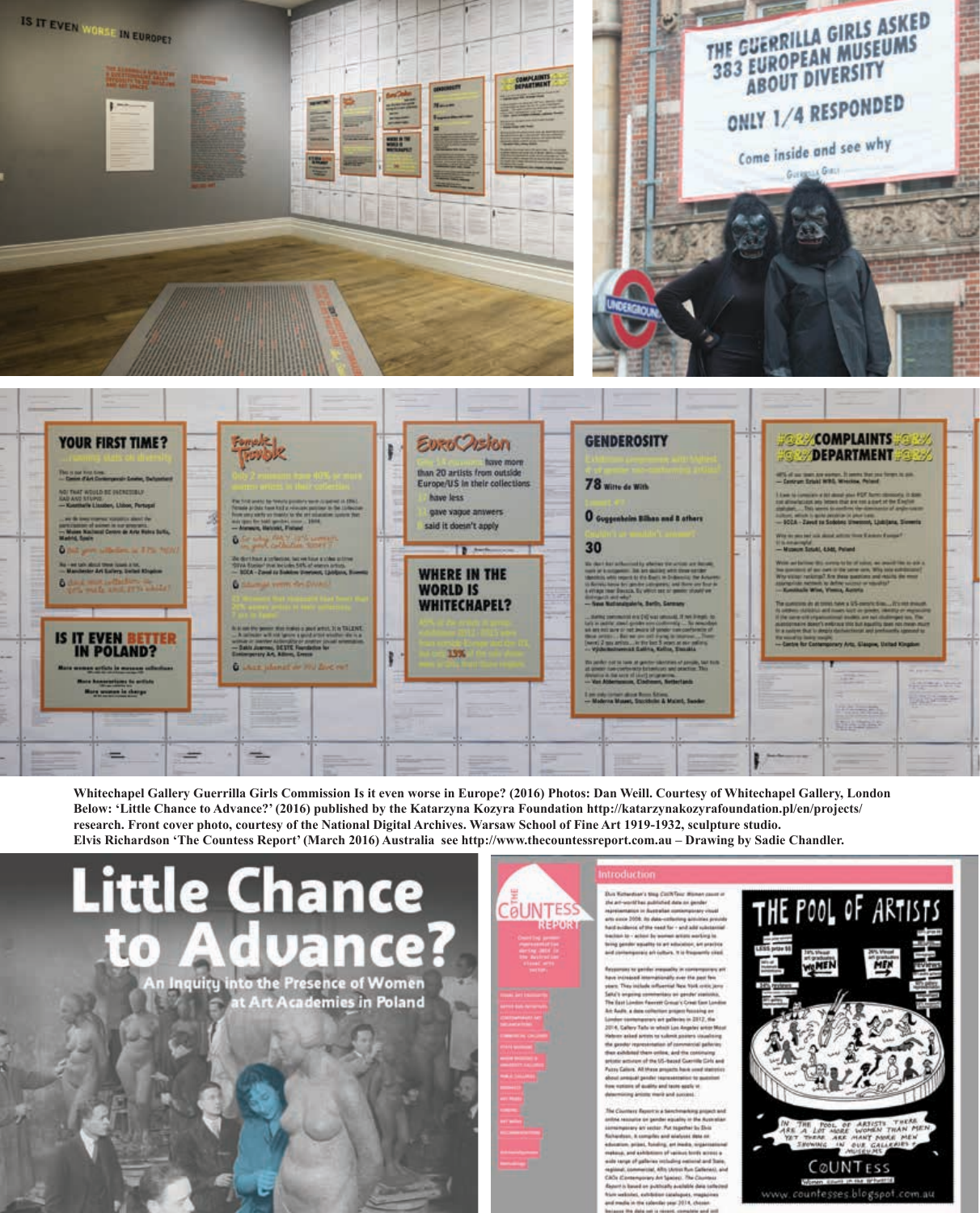## On Gender Statistics in the Art Field and Leading Positions in the International Sphere

## *Katrin Hassler*

Since the formation of the Guerrilla Girls, renowned for their posters and performances, which have pointed out gender inequality in the art world since 1985, there have been many different approaches to the issue of compiling statistics on gender and art. However, the challenges of counting gender in the arts, are not confined to posters and protest statements, like Micol Hebron's *A call for gender*  equity in the art,<sup>1</sup> as there have been a number of partly scientific or semi-scientific studies conducted on these questions.2 Maura Reilly's article 'Taking the Measure Of Sexism: Facts, Figures and Fixes' *ArtNews* (2015) for example, was based on statistics about representation of female artists at exhibitions and biennials. Despite mentioning positive signs of women's improved status and visibility in the art world, Maura Reilly reasons:

'**The existence of a few superstars or token achievers – like Marina Abramovic, Tracey Emin, and Cindy Sherman – does not mean that women artists have achieved equality. The more closely one examines art-world statistics, the more glaringly obvious it becomes that, despite decades**  **of postcolonial, feminist, anti-racist, and queer activism and theorizing, the majority continues to be defined as white, Euro-American, heterosexual, privileged, and, above all, male. Sexism is still so insidiously woven into the institutional fabric, language, and logic of the mainstream art world that it often goes undetected**.' 3

The Guerrilla Girls exhibition reaches a similar conclusion, reflecting on whether '**It's even worse in Europe**' at the Whitechapel Art Gallery (2016-2017) in a new survey of 383 public museums and galleries where less than ¼ responded with information about any gender analysis of their collections.

The relationship between the situation of women artists' representation and those of women gallerists or museum directors requires closer consideration as there is a difference between art producers and art mediators. A recent US study 'The Gender Gap in Art Museum Directorships' (2014) conducted by the Association of Art Museum Directors (AAMD) not only indicates that female art museum directors earn substantially less than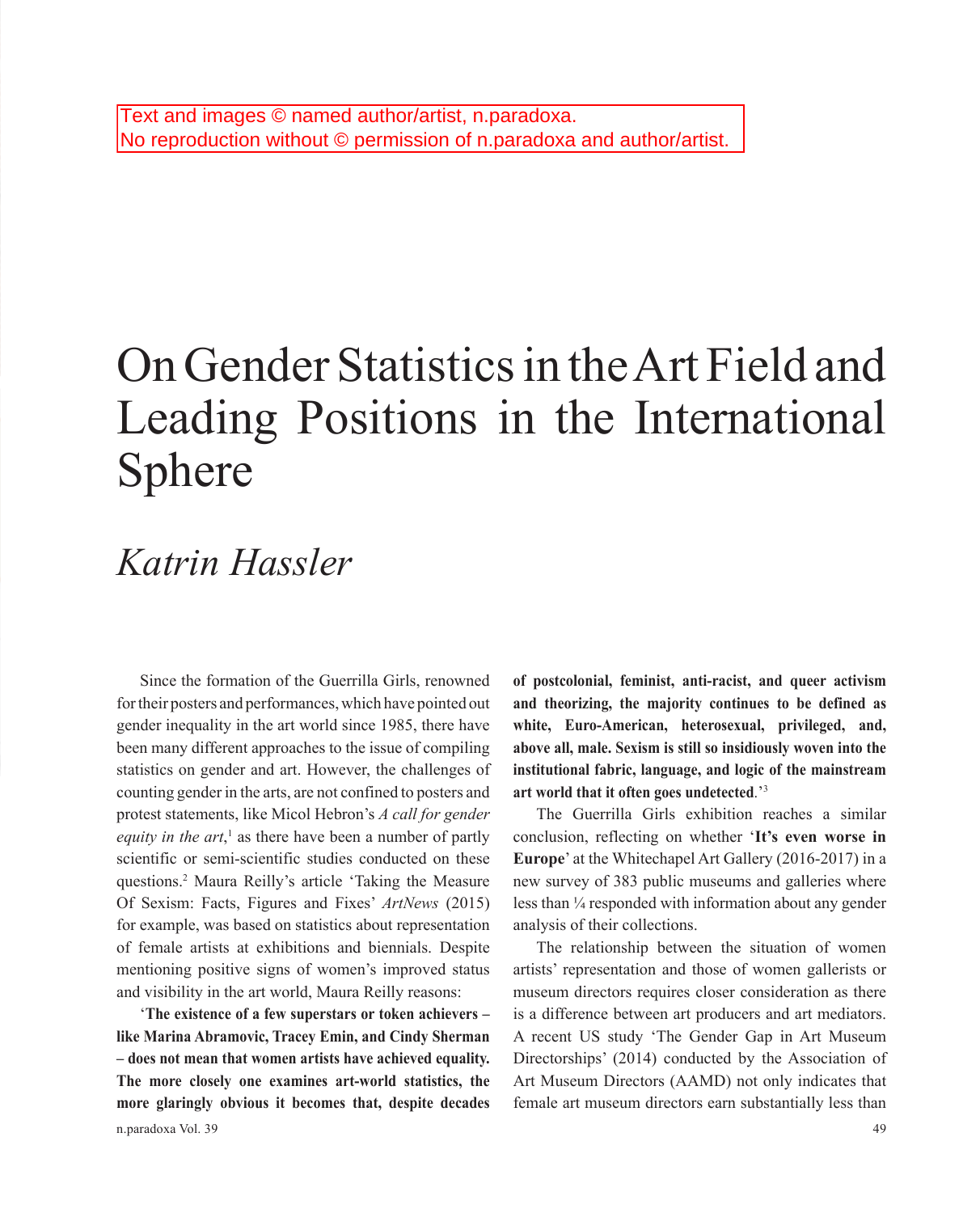their male counterparts, but also proves that top positions are most often filled by men. Women ran 32.0% of US museums in 2005 and by 2014 they occupied at least 42.6% of the leading positions as Directors, although they were clustered in institutions with the smallest operating budgets of the Associations' membership.4

Despite the existence of studies measuring gender positions in the art field, many different issues arise in the discussions around such statistics because few take place in a transdisciplinary setting insofar as academics as well as agents of the art field and not least politicians or policy advisers are involved.<sup>5</sup> This discourse debating gender in the art sphere on a statistical level can be recognized as a rather marginal one, often shaped by a lack of acceptance of the findings. An example of reservations from the curators is presented by Katy Deepwell:

'**When I and another speaker presented the levels of representation of women artists, this provoked a very negative response from the audience, but especially from several young curators present. The implication of their criticism was that figures about the proportion of male to female artists in exhibitions or in society are not relevant and to cite or use them, was not just inadequate, but even not permissible**.'6

Beneath individual aversions, this quote bespeaks an attitude rooted in the (hyper-) idealistic, constructivist and individualistic traditions of the field, which is apparent on the practical as well as the academic side. Given the importance of differentiating between idiographic (particularity of a specific case) and nomothetic (general trends or "laws") approaches as a basis, $\bar{y}$  the methodological foci of the academic disciplines predominantly concerned with the topic of gender in the arts – such as art history and partly gender studies – are principally associated with the former and this proves to be one reason why insufficient data about gender relations in the art field has been gathered or analysed, when compared to other economic or academic spheres and especially concerning the international level discussed below. In addition, art history continues to be based on case studies of artists, movements and periods as well as national frameworks or studies of theories of visual representation. Although more recent trends towards studies with quantitative designs in liaison with digital humanities can be discerned in art history, these again rarely concern gender in their analyses. Benjamin

Zweig has pointed to the delayed integration of digital instruments into this discipline compared to archaeology or literary studies in his text 'Forgotten Genealogies: Brief Reflections on the History of Digital Art History'.8 At the same time, he conceives quantitative designs as offering a challenge as well as an addendum to the art historical set of methods: '**As the foundation for methods such as topic modelling and data mining, the quantitative analysis of art historical data can be both a challenge and a complement to the case-study model of practice**.'9

Additionally, the limited amount of data and the relatively small field concerning the art sphere and particularly its subfield of visual arts (in a way that lends itself to secondary analysis) can be regarded as a result of its intrinsic opacity alongside its frequently informal occupational profiles and training pathways. Elisabeth Mayerhöfer points out the deficiencies of periodic evaluations such as the micro-census or national statistics, which gather an aggregated field because they find it impossible to distinguish the art/cultural labour market in a strict sense from labour markets in a broader sense, let alone pinpoint the distinct economics of the field of visual arts.10 Furthermore, a politically mandated "*gender-blindness*" in the official statistics about the arts as an employment field can be ascertained, at least in Germany and Switzerland (while in Austria and the UK it applies to some extent) – in which, astonishingly, recently issued creative economy reports on the art market in Germany do not take gender aspects into consideration at all.11 This is in spite of the fact that the European Union has since the late 1990s argued for gender-mainstreaming and monitoring attention to be given to women in leadership and management as its official policy.12 Jim McGuigan argues this accentuates consolidations on the part of cultural (and not only social) politics concerning questions of gender equity made during the 1940s in the realm of the Marshall Plan.<sup>13</sup>

Existing studies usually conduct their surveys on a local or national state level and here another issue arises because of the lack of statistical insights at an international level.14 Again, how vertical, as opposed to horizontal, discrimination through various segments of the arts operate is rarely considered. This data gap might be met by the recently intensified debates around "*creative industries*", "*creative class*" and "*creative economy*" at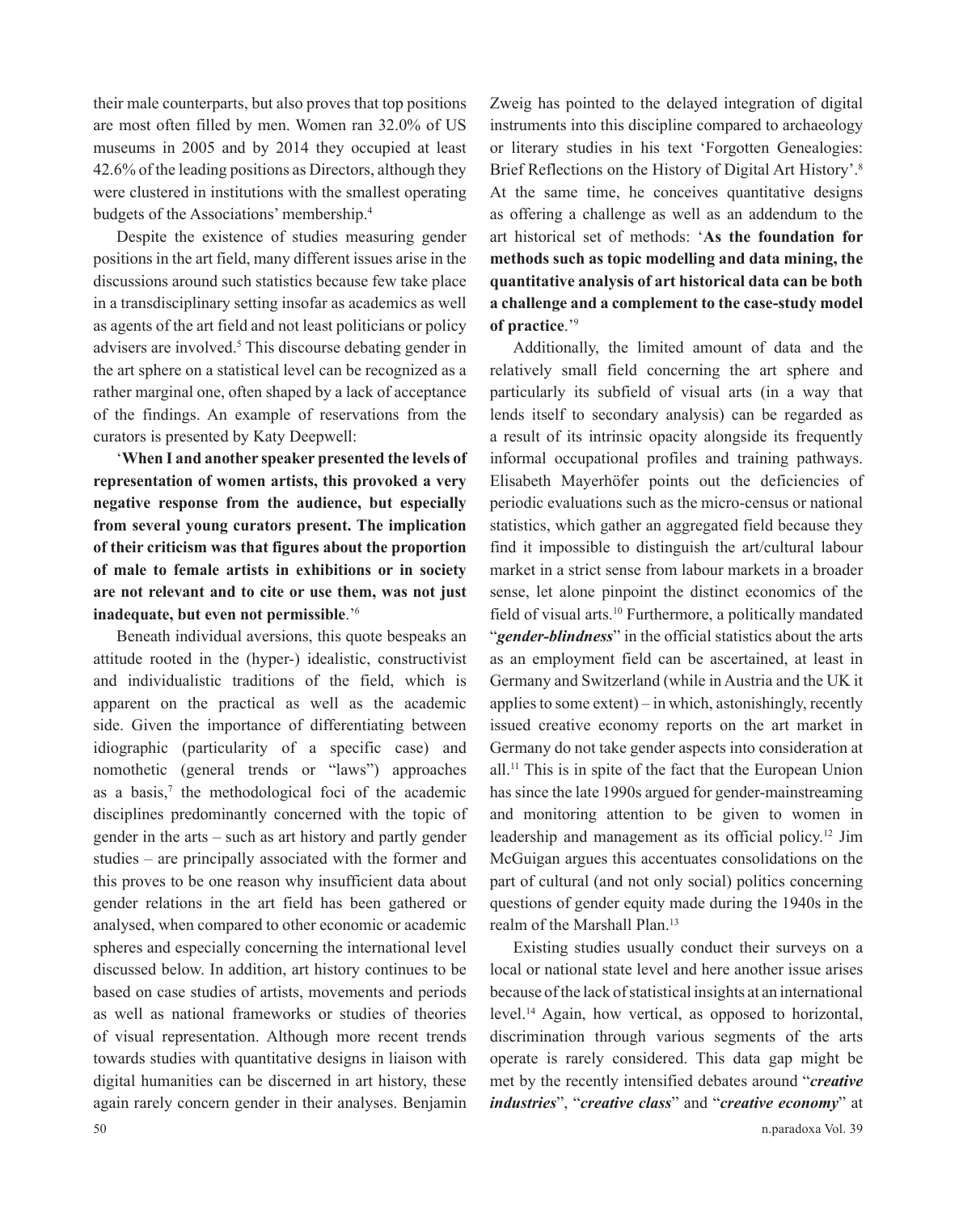a global level – but only if gender aspects are taken into consideration as part of the model of analysing how these labour markets operate.15 Astonishingly, the numerous art sociological analyses concerning the centre of the art field in its global positioning since 2000 – not least from Diana Crane  $(2002)^{16}$ , Alain Quemin  $(2002)^{17}$  Heike Munder/ Ulf Wuggenig  $(2012)^{19}$  and Larissa Buchholz  $(2013)^{18}$  – hardly consider gender in their discourse. Among the few exceptions, two studies stand out: a currently unpublished [2000] survey by Gudrun Quenzel, submitting substantial results on the rankings of top 100 artists<sup>20</sup> and a 2013 study conducted by Alain Quemin, analysing the stars of contemporary art by use of diverse rankings. In one chapter of his book, he considered the influence of gender on renown in the international sphere.<sup>21</sup>

n.paradoxa Vol. 39 51 The following will provide an example of a "*gendermapping*" on an international top level – an excerpt from my PhD research – using samples of different agent groups, such as artists (n=2612), directors (n=186) and gallerists (n=251). These numbers and the hierarchy explored were based on analysing the rankings given in Artfacts.Net, the Kunstkompass and the ranking of art galleries published by the art magazine *Artinvestor* – but not without critically discussing how such ranking instruments operate and why these are presumed to be the leading segment.<sup>22</sup> Thus, the data presented here is part of a broader project evaluating gender gaps in different research areas, and this includes diachronic developments, patterns in accordance with geographical provenance of the agents, as well as issues of economic capital. In addition to frequency analyses, other instruments of data-mapping such as scatter diagrams and regression analyses have been used.23 The compilation of this kind of analysis I argue enables us not only to visualize effectively the share of female agents in this specific field or effects of gender on gaining symbolic or economic capital and to disclose how gender is related to the measurement of vertical and horizontal discrimination in this labour market; but also allows to compare tendencies between different spheres in terms of the gender gap, such as those in the general economy and how these are evaluated and assessed in academic studies. By these means, recurring assertions that the art field is one which now favours women and where equality has been reached<sup>24</sup> can be confronted with data that are factually capable of accenting the paradox

| <b>Rank</b><br><b>Women artists</b><br>% of total<br>$1 - 100$<br>12.6<br>101-500<br>20.4<br>501-2500<br>27.0<br>Table 1: Three levels of exclusion at the<br>symbolic pole of the international top<br>region of the art field by gender.<br>(Source: ArtFacts.Net, April 2010)    |                                                               |                                                           |  |  |  |
|-------------------------------------------------------------------------------------------------------------------------------------------------------------------------------------------------------------------------------------------------------------------------------------|---------------------------------------------------------------|-----------------------------------------------------------|--|--|--|
| Rank<br><b>Artists</b><br>Women<br>artists<br>$\frac{0}{\alpha}$<br>nos. in rank                                                                                                                                                                                                    |                                                               |                                                           |  |  |  |
| $\text{Top }10$<br>Top 50<br>Тор 100<br>Тор 500<br><b>Тор 1000</b><br><b>Top 1500</b><br><b>Top 2000</b><br>Тор 2500                                                                                                                                                                | 10<br>52<br><b>103</b><br>514<br>1037<br>1552<br>2079<br>2612 | 10<br>7.7<br>12.6<br>18.9<br>22.9<br>24.4<br>24.9<br>25.4 |  |  |  |
| Table 2: Leading female artists at the<br>international top level by rank (as symbolic<br>capital) (Source: ArtFacts.Net April 2010)<br>In case of multiple positionings of ranks (because<br>of artist couples or groups/collectives) each artist is<br>included in the valuation. |                                                               |                                                           |  |  |  |

of this particular gender gap. Likewise, the study as well as the data collection presented below constitute a plea for stronger reflection and integration of quantitative designs in the current gender and art research landscape, to question methodological prejudices and to open up to mixed-methods research.

As the analysis of the data shows, the level of the top 100 artists, data also questioned by Alain Quemin and Gudrun Quenzel, appears to be characterised by a far stronger gender inequality (with regard to appointment to top positions) than is the case for a more exhaustive analysis of the leading 2500 positions. This is of particular interest, as data extending beyond the top 100 level was not taken into account until now. My research suggests to divide the examined field into the three levels given in table 1. The data show a relatively strong gender gap in the top 100 artists; where about 12.6 % of the artists listed here are female. In the second level, including the positions 101 to 500 of Artfacts.Net there is an increase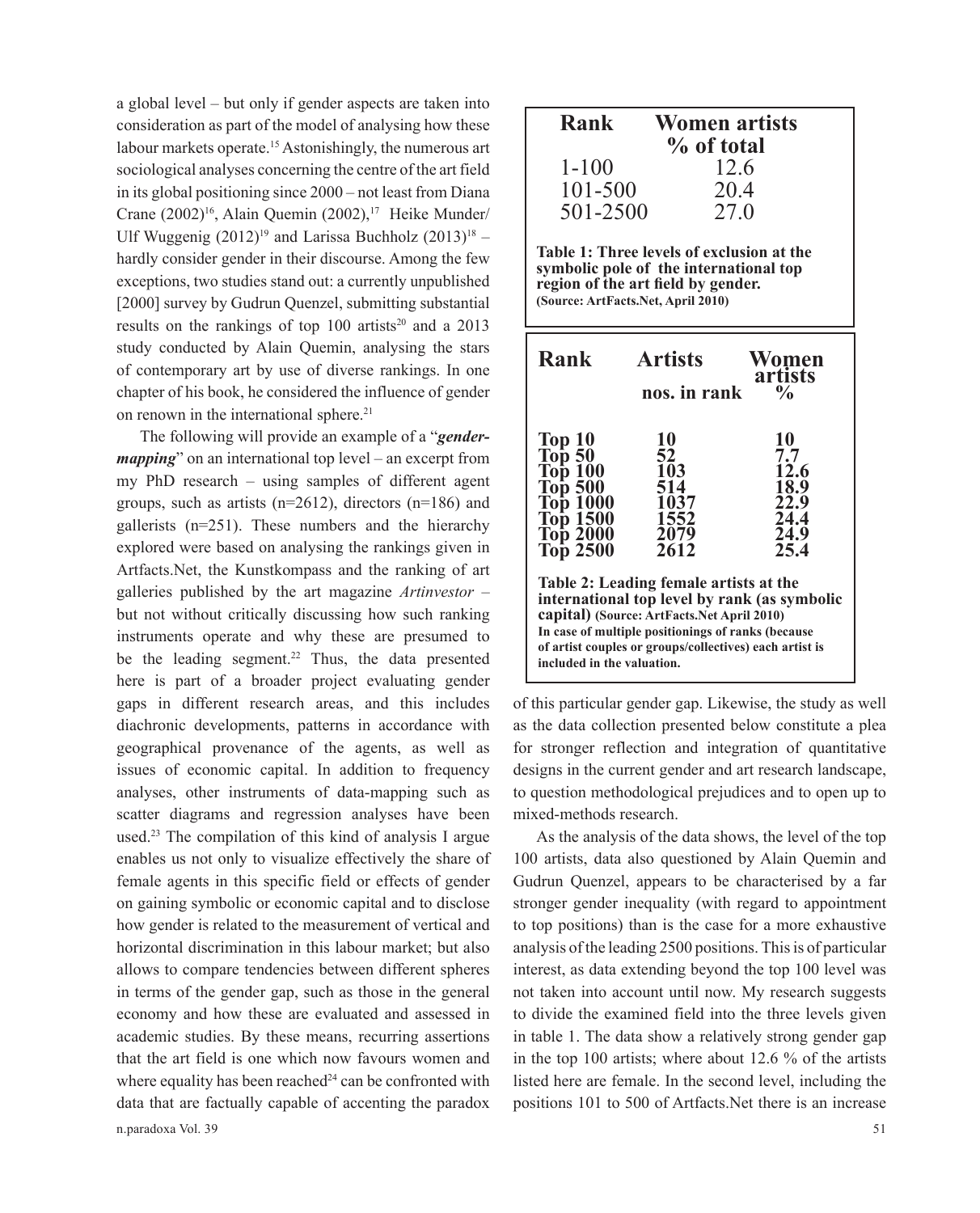|                   | <b>Artists</b><br>$\textbf{(all)}$<br>no. | Women<br><b>Artists</b><br>$\frac{6}{6}$ | <b>Museum</b><br>Directors (all) Directors (all)<br>no. | Women<br>$\frac{0}{0}$ | <b>Gallerists</b><br>no. | Women<br><b>Gallerists</b><br>$\frac{6}{9}$ |
|-------------------|-------------------------------------------|------------------------------------------|---------------------------------------------------------|------------------------|--------------------------|---------------------------------------------|
| $\vert$ Top 10    | <b>10</b>                                 | <b>10.0</b>                              | 10                                                      | <b>10.0</b>            | 11                       | 27.3                                        |
| $\sqrt{2}$ Top 50 | 52                                        | 7.7                                      | $\blacksquare$                                          |                        | 62                       | 32.3                                        |
| $\vert$ Top 100   | 103                                       | 12.6                                     | -                                                       | -                      | 129                      | 37.2                                        |
| $\sqrt{200}$      | 206                                       | <b>18.0</b>                              | 186                                                     | 32.4                   | 251                      | 39.8                                        |

**Table 3: Share of women in different professional groups of the international top field. The data are based on different sources: Artists according to ArtFacts.Net (April, 2010), museum directors according to Kunstkompass (2009), gallerists according to Artinvestor Galerien Ranking (2008). The directors are categorized into two groups by the editors of the Ranking: Rank 1: ten leading museums, Rank 2: all other museums listed. No values exist for the Top 50 and Top 100 positions. The gallerists and artists show multiple positionings of ranks (e.g. artist duos/groups) and values vary for the different agent categories.**

in the number of women to 20.4%, and in the third level, the proportion women artists comprise around 27.0%. A more detailed division given in table 2 reveals the share of women artists at 7.7% for the top 50 and 12.6% overall for the top 100 positions. The proportion of women artists rises as a percentage of the top 500 ranks and the top 1000, ending at 25.4% for the top 2500. The gender gap shows women "*clustering at the bottom*", which is a well-known trait for women within male-dominated professions. However, it has to be taken into account that the "*bottom*" in question still concerns an international top level and the share of female professionals appears from this perspective comparatively high, as shown below. Nevertheless it becomes clear that women are lagging behind, even in the top positions. The argument brought forward by the art critic Brian Boucher that '**girls run the world. That's arguably especially true in the**  art world<sup>'.25</sup> does not appear to have any basis in fact in terms of their role as artists in international rankings. In contrast, a more appropriate and differentiated position held by the sociologist Pierre Bourdieu within his gender analysis *Masculine Domination* declares that the cultural sector is one of the few professional areas where women can occupy leading positions. Bourdieu describes women as responsible agents for the conversion of economic capital into symbolic capital within the domestic unit, leading to the conclusion that the professional emancipation of women, among others in the cultural field, can be seen as a simple extension of the traditional female role – even securing the submission of women to this domination.26 This perspective becomes evident when contrasting the aforementioned results based on the Artfacts.Net ranking with data concerning the economic field, based on Catalyst.org.<sup>27</sup> Due to the difference between their chosen indicators, no direct comparison of the data can be made; nevertheless the results point out a tendency according to which gender inequality in the art sphere is relatively moderate in relation to the economic field – at least at an international level at executive or senior management roles. To name just two examples: in 2014, women held 5% of the Fortune 500 and 5.3% of the Fortune 1000 positions as chief executive officers.<sup>28</sup> Table 3 shows that this situation of discrimination does not only apply to artists but also to other agents of the art sphere, such as directors of leading museums and galleries. According to this, female gallerists display a share of approximately 40.0% women in the top 200 positions; the directors show 32.4% whereas female artists occupy 18%. In addition the data reveal a differentiation between the professions of art production and art mediation with the former showing a much stronger asymmetrical distribution of gender than the latter. This comparison also indicates an exceptionally high visibility of female gallerists, also apparent when measured by assessments of the top 10 in which women form slightly more than a quarter (27.3%) of those listed. For both groups, artists as well as museum directors, only 1 in 10 of the listed agents are female at this absolute peak. Looking at the Top 50 and Top 100 rankings, artists and gallerists clearly differ in the percentages of women when compared to men (no specifications can be made for the museum directors): only 7.7% of the top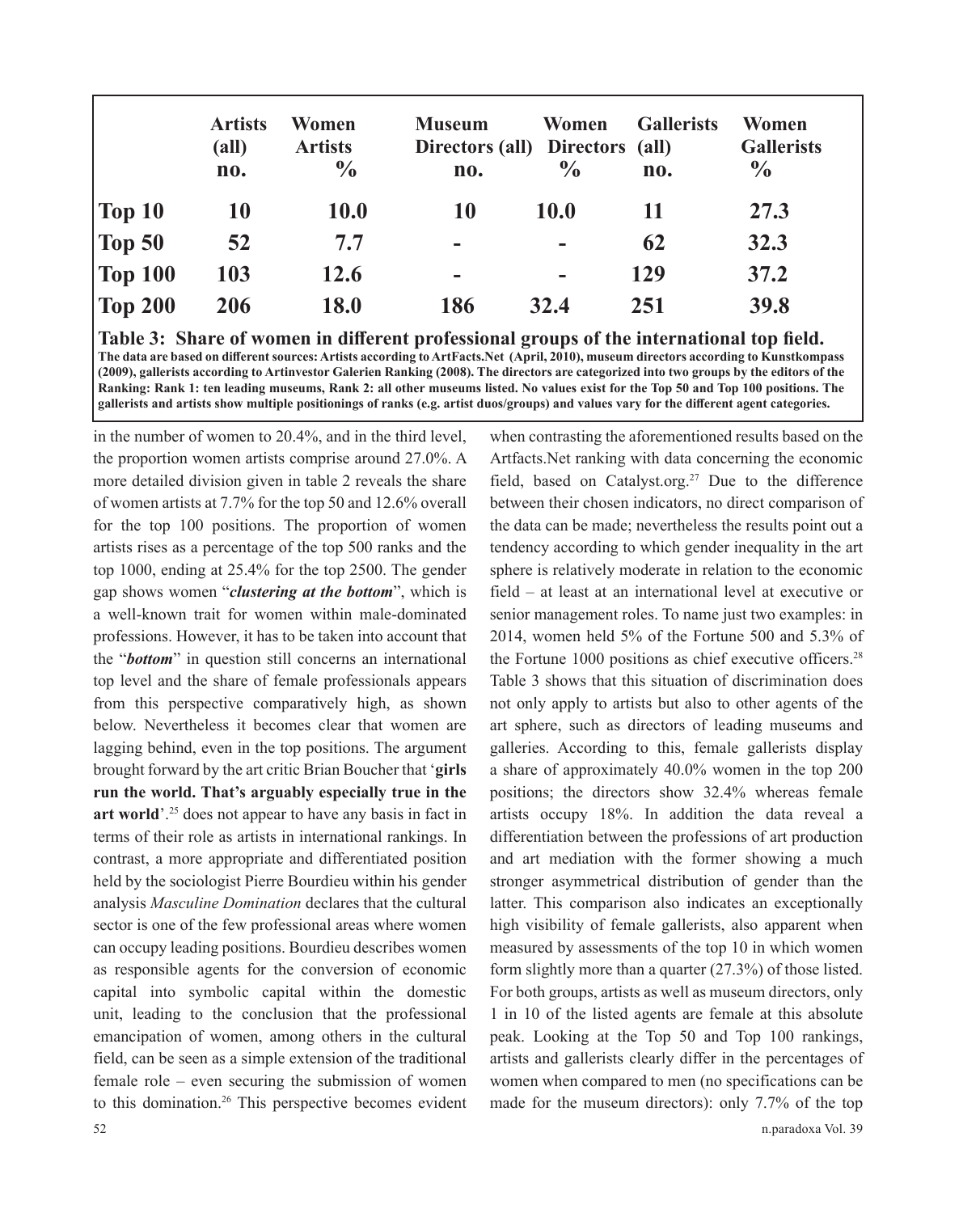50 positions are occupied by female artists while female gallerists make up 32.3% of their top 50 rankings. While the proportion of women at the top 100 level show 12.6% for artists and 37.2% for gallerists. A change is becoming apparent for both artists and museum directors leading to a stronger inclusion of women in the younger age cohorts. For gallerists, an analogous transformation cannot be discerned: rather, the professional group shows a largely balanced gender representation even for the older cohorts, whereas for galleries founded in the 1980s and later the figures indicate a considerable asymmetry in favour of the male agents. In galleries founded between the years 1990 and 1999, 12.4% of the leading positions were occupied by women.29

n.paradoxa Vol. 39 53 An explanation for the differentiation between productive and mediating positions can be found in the conceptualization of artistry and its persistent, mythical and naturalized topoi of the male genius.<sup>30</sup> Interestingly, despite the claims about the '**disappearance of the author**', the '**blurring of the boundaries between art and life**' and the '**reformulation of the concept of artistic work**' that have been taking place for forty years,<sup>31</sup> the consistency of mythical characterisations in which creative excellence is based in individual, male genius remain visible in the data presented. The issue raised here of why more women enter and sustain careers in the mediation side of the field – especially as professional gallerists – can be further elucidated by taking a closer look at some historical and even literary figures, also observed by Pierre Bourdieu in *The Rules of Art*. However, the sociologist didn't explicitly determine aspects of gender in his field analyses. Princess Mathilde Bonaparte (1820-1904) is an example from nineteenth century Paris who acted as a prominent mediator in artistic fields – a protector as well as patron of the arts – and invested her fairly high social and economic capital for these purposes. She endeavoured to acquire benefits and protection for her friends, such as the Légion d'honneur for Flaubert or the prize of the Académie Francaise for George Sand.32 Her inherited capital allowed her to adopt a (powerful) position of public influence (particularly on cultural issues), which remained barred to other women, including those of the bourgeoisie, at the time, who also held salons. While Bourdieu describes their activities and influence as genuine articulations between the fields of art,<sup>33</sup> he points to how only very few women had limited and relative influence on symbolic production,

through their salons. Referring to Flaubert's *Sentimental Education* he singled out those run by Madame Arnoux and Madame Dambreuse.<sup>34</sup> Jens Kastner depicts these bourgeois institutions furthermore as providing a singular opportunity to take up a (semi-)public function for women by presenting artists and *literati* (almost always male) as well as introducing them to each other.<sup>35</sup> The salons can be declared spaces of opportunity for these women, giving them the ability to receive (semi-)official recognition in the nineteenth century; albeit the space remains restricted to the cultural field. These models are an example of how women experienced relative inclusion in the cultural and social field (in relation to their social status), accompanied by an exclusion from political and economic power positions, as Bourdieu consistently shows in his descriptions of the field of power. $36$  This structure of dominance continues to exist today albeit in a more moderate form and its influence becomes partly visible in the data given above. Even if women still occupy less frequently powerful positions in the art field than their male counterparts – looking at artists, museum directors and gallerists in equal measure – they acquire a relative inclusion in this sphere in comparison to the economic field. The particularly high share of female gallerists can be explained insofar as it concerns an occupation, known for its relative opacity and informality, neither requiring a set career track nor a specific academic education;<sup>37</sup> instead, becoming a gallerist demands a high level of capital (e.g. economic and social) and therefore seems in particular to be a continuation and professionalisation of the practice formerly performed by the salonnières.38 The evident disposition of women in the art field – or even the concessions made to female agents with regard to professionalisation as well as the opening up of leading positions in this social sphere – can also be seen as a matter of dominance on the macro-level of the '**social room**' (Bourdieu). For, this inclusion coexists with an exclusion from the centres of power (at the economic pole) and the women agents are thereby positioned as dominated dominants. This is why the dominance of women in the art field is both relative and ultimately paradoxical; and the gender representation within the field for mediating gallerists and directors needs to be contrasted with the idea of genius artistic creators.

In conclusion, these examples also show how the use of quantitatively oriented designs combined with theoretical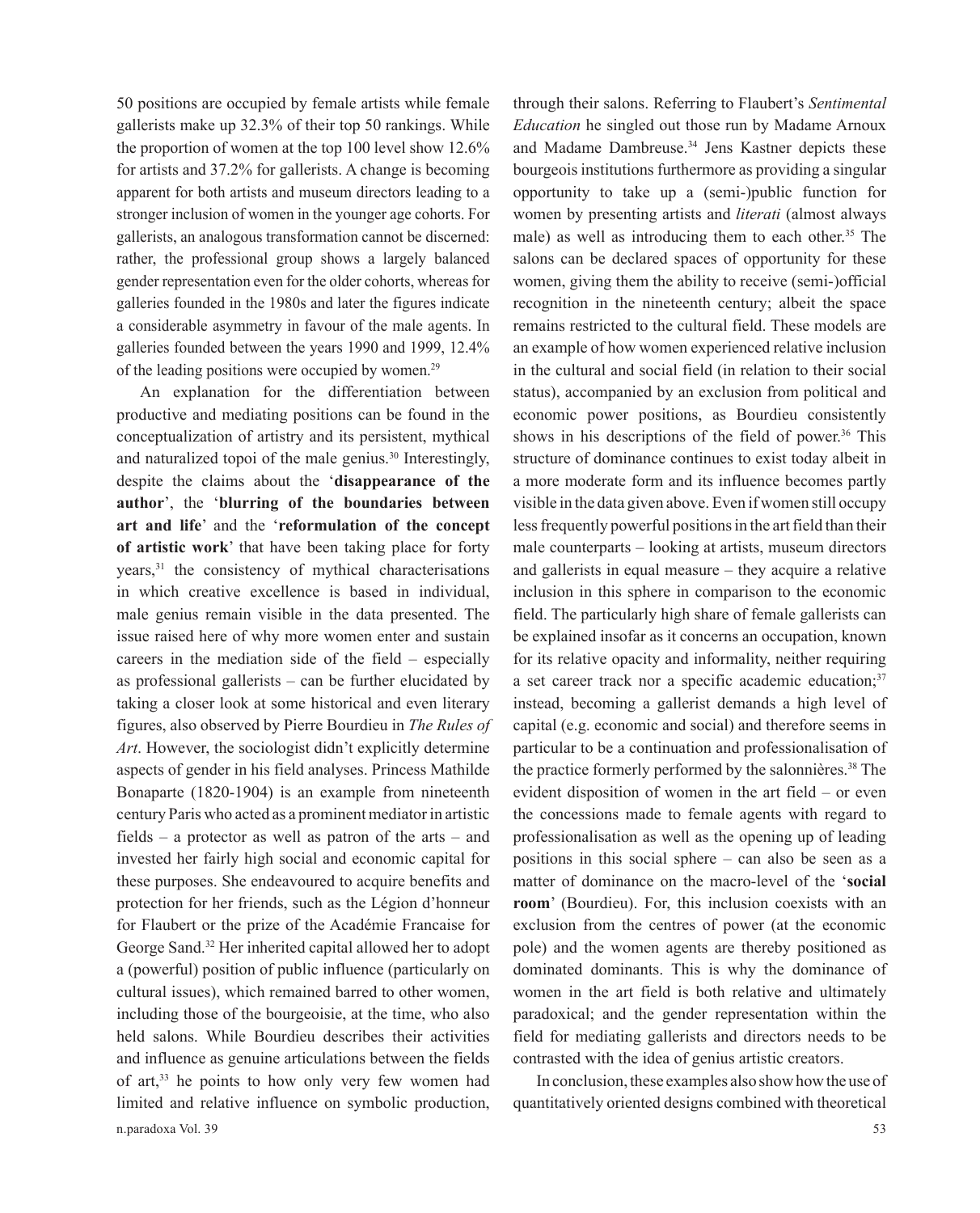considerations contributes to clarifying assumptions and "*pretty speeches*" about gender effects in the art field. These methods enable the presentation of concrete facts and figures to provide new inputs and impulses for the gender-art discourse – an approach, which calls for not only further and even interdisciplinary intensifications (by integrating art-historical and sociological approaches as well as aspects of gender studies even-handedly) but also for a stronger organisation and recognition of the patterns and shifts within the gender and art research landscape.

## **Notes**

1. See http://gallerytally.tumblr.com [October 6th, 2016]. Hebron began her '(en)Gendered (in)Equity: Gallery Tally Project' in 2013, putting out a call for contributions via social media. Artists conceived new posters representing the gender ratio on a certain gallery's roster.

2. See the studies alisted on n.paradoxa: http://www.ktpress.co.uk/ feminist-art-statistics.asp [10 October 2016]. For further reading see also the compendium in Katrin Hassler 'Das Paradox der Geschlechterdichotomie. Eine empirische Studie zur Bedeutung von Geschlecht für die Einnahme von Spitzenpositionen im Kunstfeld' (PhD diss., Luneburg, Leuphana University, 2016) pp. 26-88

3. Maura Reilly 'Taking the Measure Of Sexism: Facts, Figures and Fixes' in *ArtNews* (25 May 2015)

4. Anne Marie Gan, Zannie Giraud Voss et al. 'The Gender Gap in Art Museum Directorships' (New York, 7 March 2014) https://aamd.org/ standards-and-practices [Last Accessed, 6 November 2016]

5. Studies of the different agent groups can be distinguished according to their objectives. Whilst surveys of a political origin most frequently issue recommendations for actions (e.g. Danielle Cliche, Ritva Mitchell, Andreas Joh. Weisand *Pyramid or Pillars: Unveiling the Status of Women in Arts and Media Professions in Europe* (Bonn, 2001); Jens Leberl, Gabriele Schulz *Frauen in Kunst und Kultur II, 1995-2000, Partizipation von Frauen an den Kulturinstitutionen und an der Künstlerinnen- und Künstlerförderung der Bundesländer*  (Berlin, 2003)); academic approaches often focus on revealing (general) structures and are more frequently based on a theoretical foundation such as distinct statistical models (e.g. Marita Flisbäck 'Creating a Life: The Role of Symbolic and Economic Structures in the Gender Dynamics of Swedish Artists' *International Journal of Cultural Policy*, Vol. 19, no. 4 (2012) pp. 462-480 or Jukka Savolainen 'Style Matters: Explaining the gender gap in the Price of paintings' *Österreichische Zeitschrift für Geschichtswissenschaften*, 17 Jg. Heft 2&3 (2006) pp. 83-97). Artistic approaches (e.g. The Guerrilla Girls, Micol Hebron)

often concentrate on a protest level, although continuous transitions can be recognized between the three groups.

6. Katy Deepwell 'Equal but different: questions about rights, statistics and feminist strategies for change' in *FKW/Zeitschrift für Geschlechterforschung und Visuelle Kultur* Vol. 47 (2009) p.10

7. Regarding the distinction between nomothetic and idiographic approaches see e.g. Earl Babbie 'The Practice of Social Research' (Boston, 2014) pp. 23 and pp. 93

8. See Benjamin Zweig 'Forgotten Genealogies: Brief Reflections on the History of Digital Art History' *DAH-Journal* Issue 1 (2015) p. 40 9. Ibid p. 46

10. Elisabeth Mayerhöfer 'Ungenützte Chancen: Gender Mainstreaming im Kunstbereich' *Österreichische Zeitschrift für Politikwissenschaft (ÖZP)* 35 Jg. Heft.3 (2006) p. 276

11. See Irene Bertschek, Jörg Ohnemus et al. (ed.) 'Monitoring zu ausgewählten wirtschaftlichen Eckdaten der Kultur- und Kreativwirtschaft 2013' (Berlin: Bundesministerium für Wirtschaft und Energie,2014) and id. et al. (ed.) 'Monitoring zu ausgewählten wirtschaftlichen Eckdaten der Kultur- und Kreativwirtschaft 2014. Bundesministerium für Wirtschaft und Energie' (Berlin: Bundesministerium für Wirtschaft und Energie, 2015) omit gender unlike other relatively strong political interest concerning this matter in economics and science (see e.g. Statistisches Bundesamt 'Auf dem Weg zur Gleichstellung? Bildung, Arbeit und Soziales – Unterschiede zwischen Frauen und Männern' (Wiesbaden, 2014) and Johanna Mischke, Christian Wingerter 'Frauen und Männer Auf dem Arbeitsmarkt. Deutschland und Europa' (Wiesbaden, 2012). This gap urgently requires closure.

12. See Cliche/Mitchell/Weisand *Pyramid or Pillars* (2001)

13. See Jim McGuigan *Rethinking cultural policy* (Maidenhead, 2004) p. 33 14. See for example the Katarzyna Kozyra Foundation report 'Little Chance to Advance? An Enquiry into the Presence of Women at Art Academies in Poland' (2016) http://katarzynakozyrafoundation.pl/ en/projects/research [November 10th, 2016] Elvis Richardson 'The Countess Report' (2016) http://www.thecountessreport.com.au/The%20 Countess%20Report.FINAL.pdf [15 November 2016] as well as Susanne Schelepa, Peter Wetzel et al. (ed.) 'Zur sozialen Lage der Künstler und Künstlerinnen in Österreich. Endbericht' (2008), http://www.bmukk. gv.at/medienpool/17401/studie\_soz\_lage\_kuenstler\_en.pdf [8 March 2010]; Annette Brinkmann, Andreas Joh. Weisand 'Frauen im Kulturund Medienbetrieb III. Fakten zu Berufssituation und Qualifizierung, 2. Report für das Bundesministerium für Bildung, Wissenschaft, Forschung und Technologie' (Bonn, 2001) or Bonnie Nichols 'Women Artists: 1990-2005' NEA Research Note #96 (Dec. 2008)

15. See for instance the following reports: UNESCO 'Re|Shaping Cultural Policies' (Paris, 2015); United Nations, UNDP, UNESCO 'Creative Economy Report 2013' (New York, 2013)